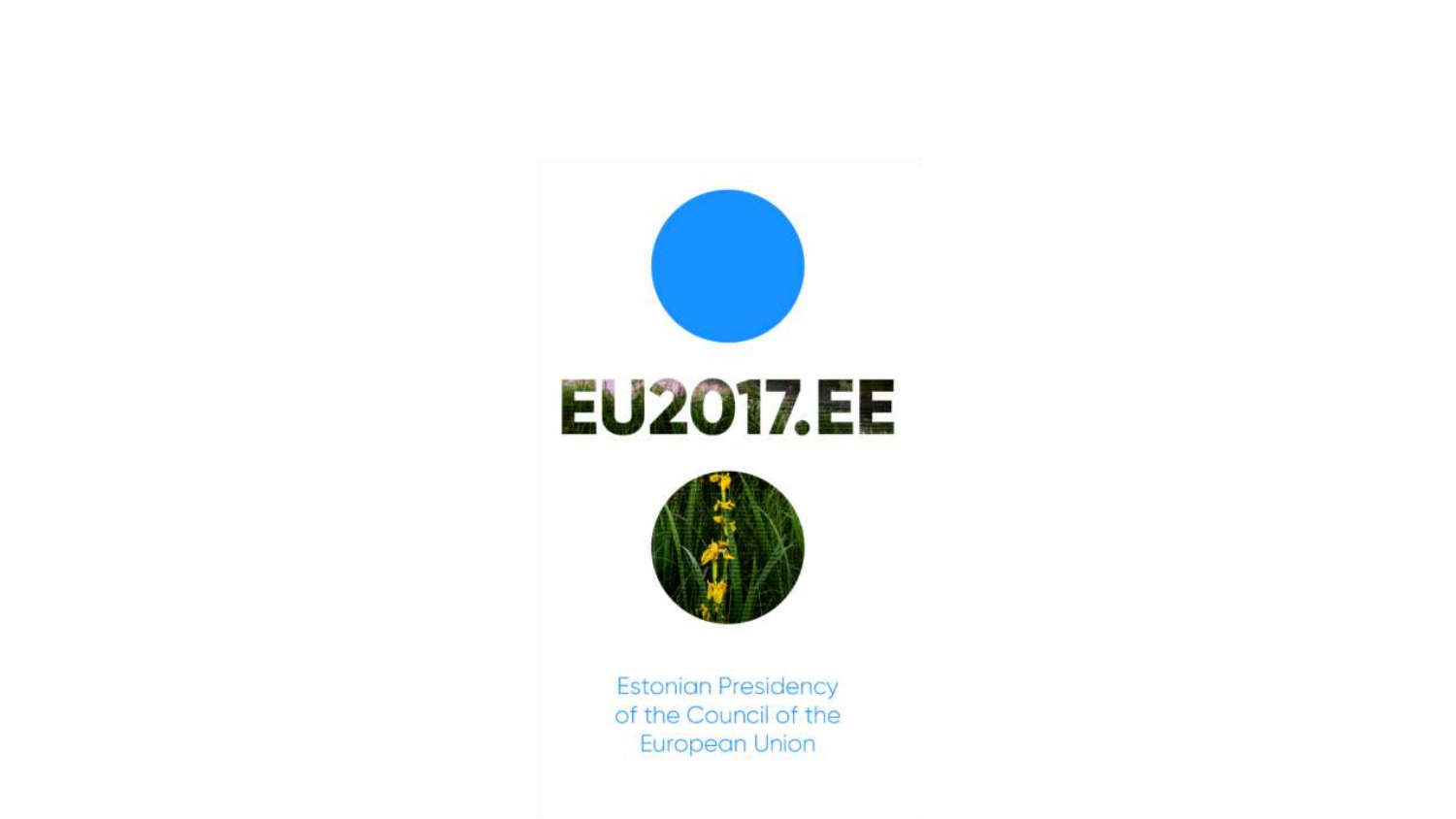## **Interaction between Estonian forest policy and forestry related RDI**

Rauno Reinberg

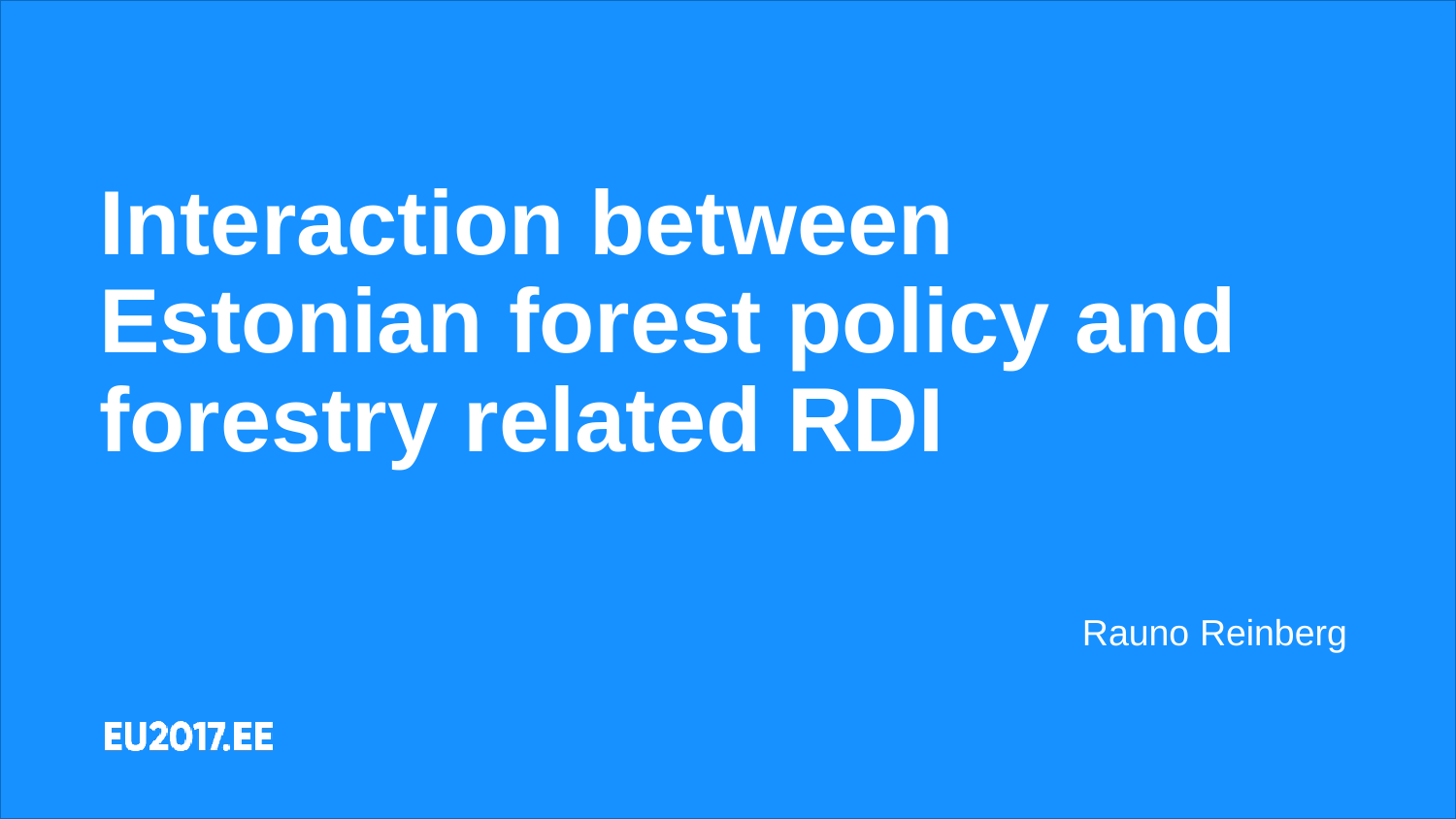UN Strategic Plan for Forests 2017-2030 (UNSPF)

## **Vision**

A world where all types of forests and trees outside forests are **sustainably managed**, **contribute to sustainable development** and **provide economic, social, environmental and cultural benefits** for **present and future generations**.

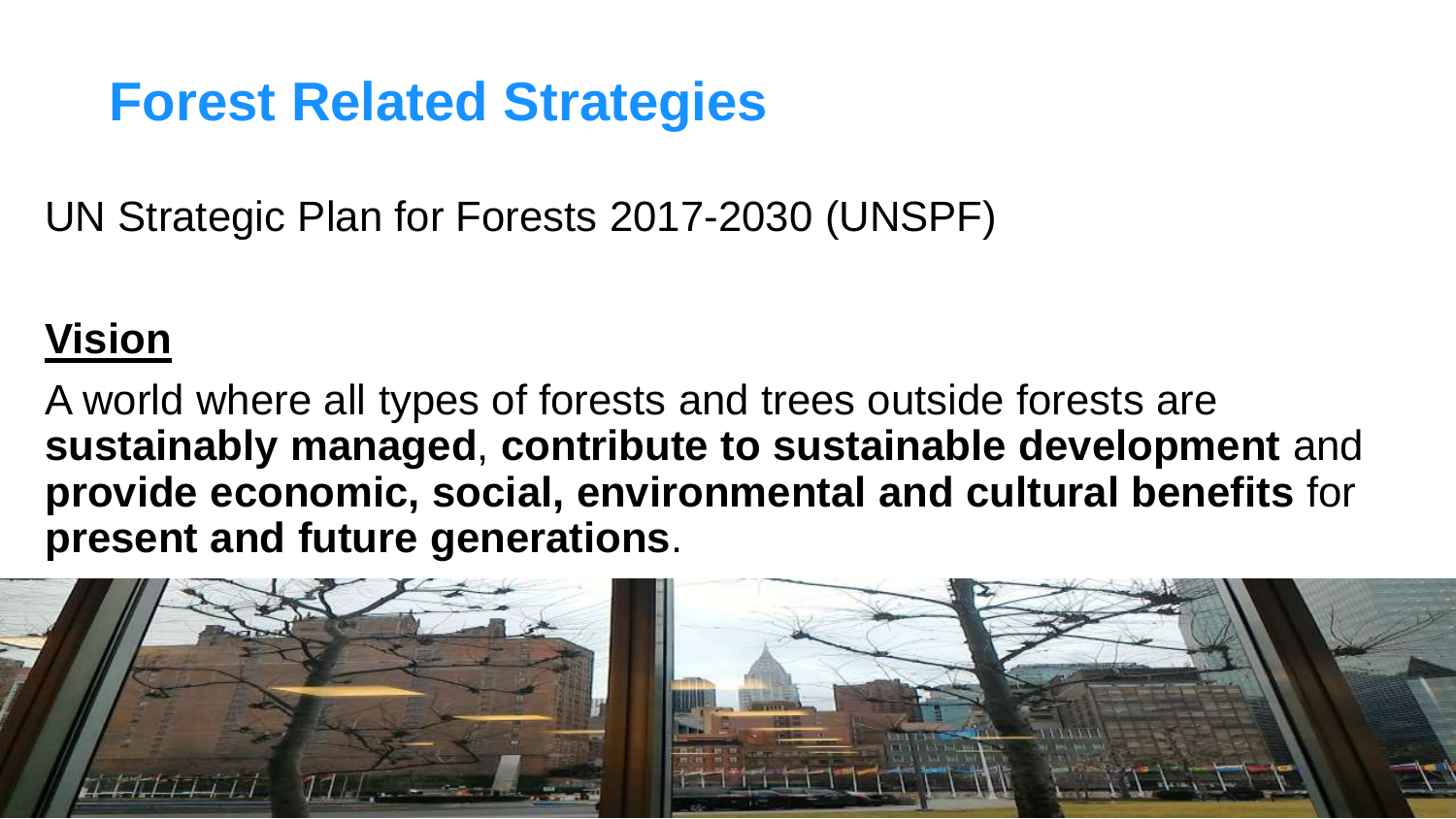The FAO Strategic Objective

**Make** agriculture, **forestry** and fisheries **more productive and sustainable.**

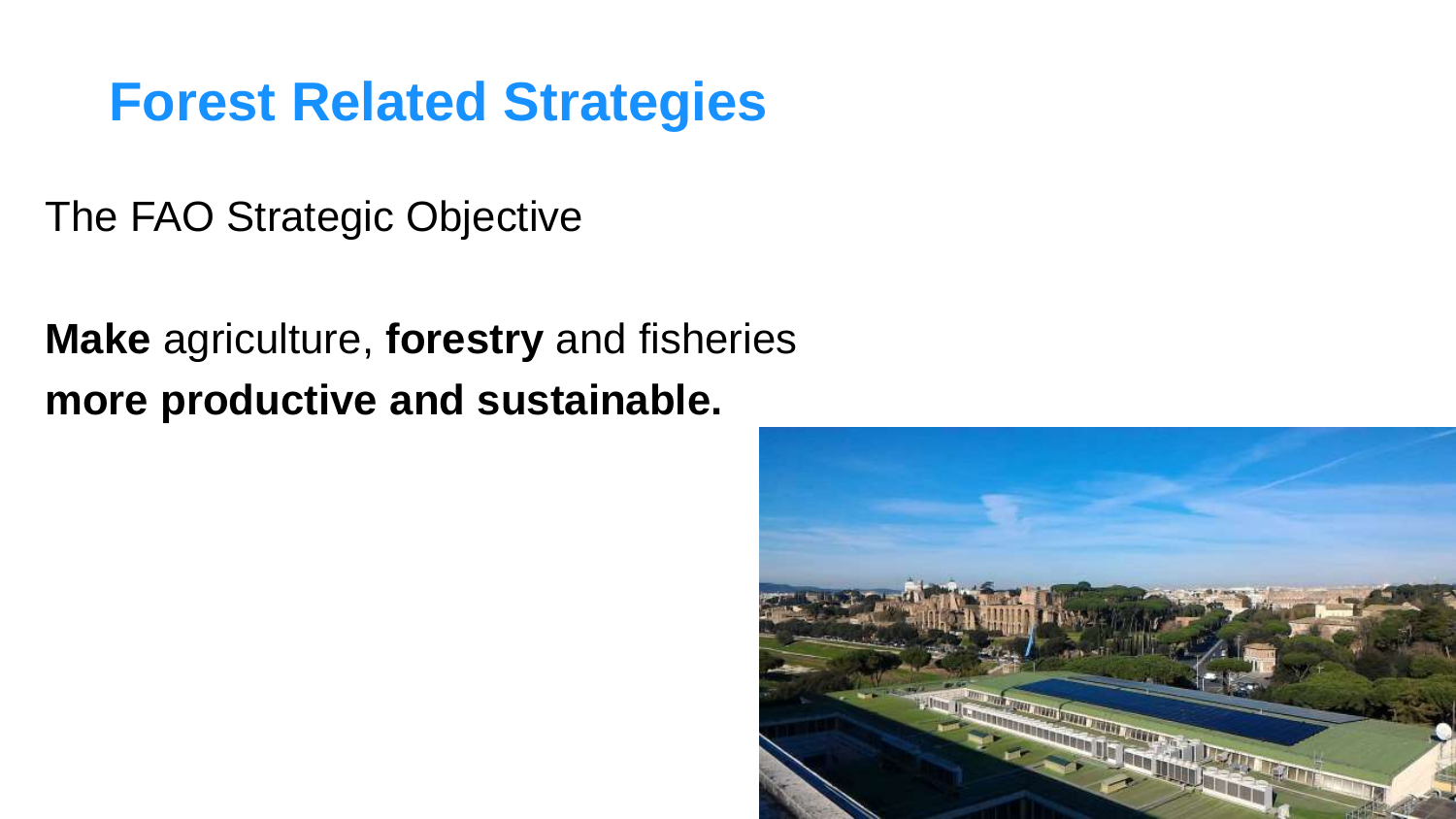EU Forest Strategy 2020



- To ensure and demonstrate that **all forests in the EU are managed according to sustainable forest management principles** and that the EU's contribution to promoting sustainable forest management and reducing deforestation at global level is strengthened, thus:
- Contributing to **balancing various forest functions,** meeting demands, and delivering vital ecosystem services;
- Providing a basis for forestry and the whole **forest-based value chain to be competitive and viable contributors to the bio-based economy**.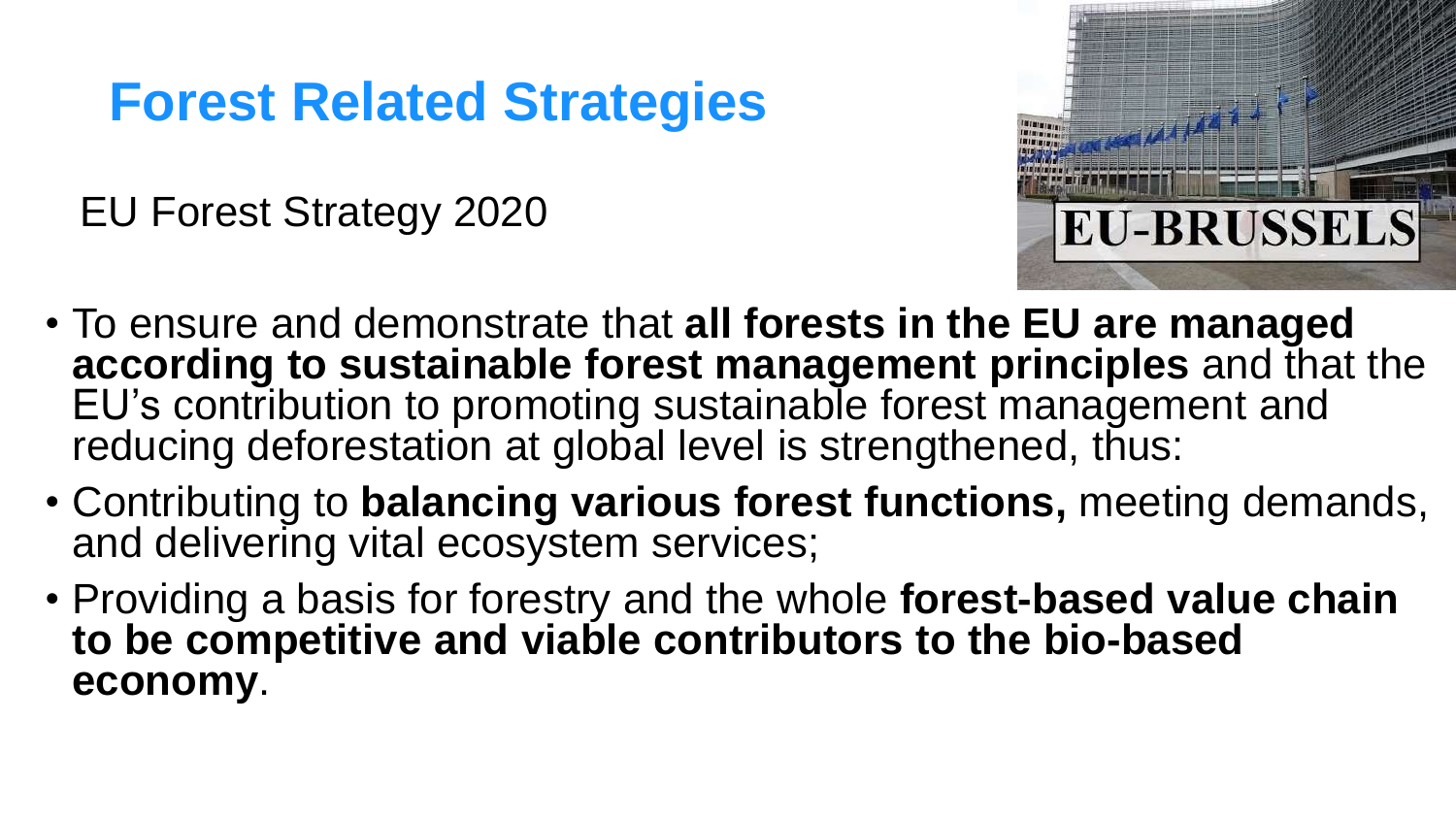**Estonian National Forest Programme 2020** 



**Objective** 

To ensure the **viability and productivity as well as diverse and efficient use of forests.** 

Three main objectives:

- Wood as a **renewable resource will be used in industry and energy sector up to the amount of annual increment**;
- **Silvicultural activities will be promoted on one half of the regeneration felling areas** and another half will be regenerated naturally;
- **At least 10% of forest area will be under strict protection** to maintain a good status of endangered species and populations inherent to Estonia.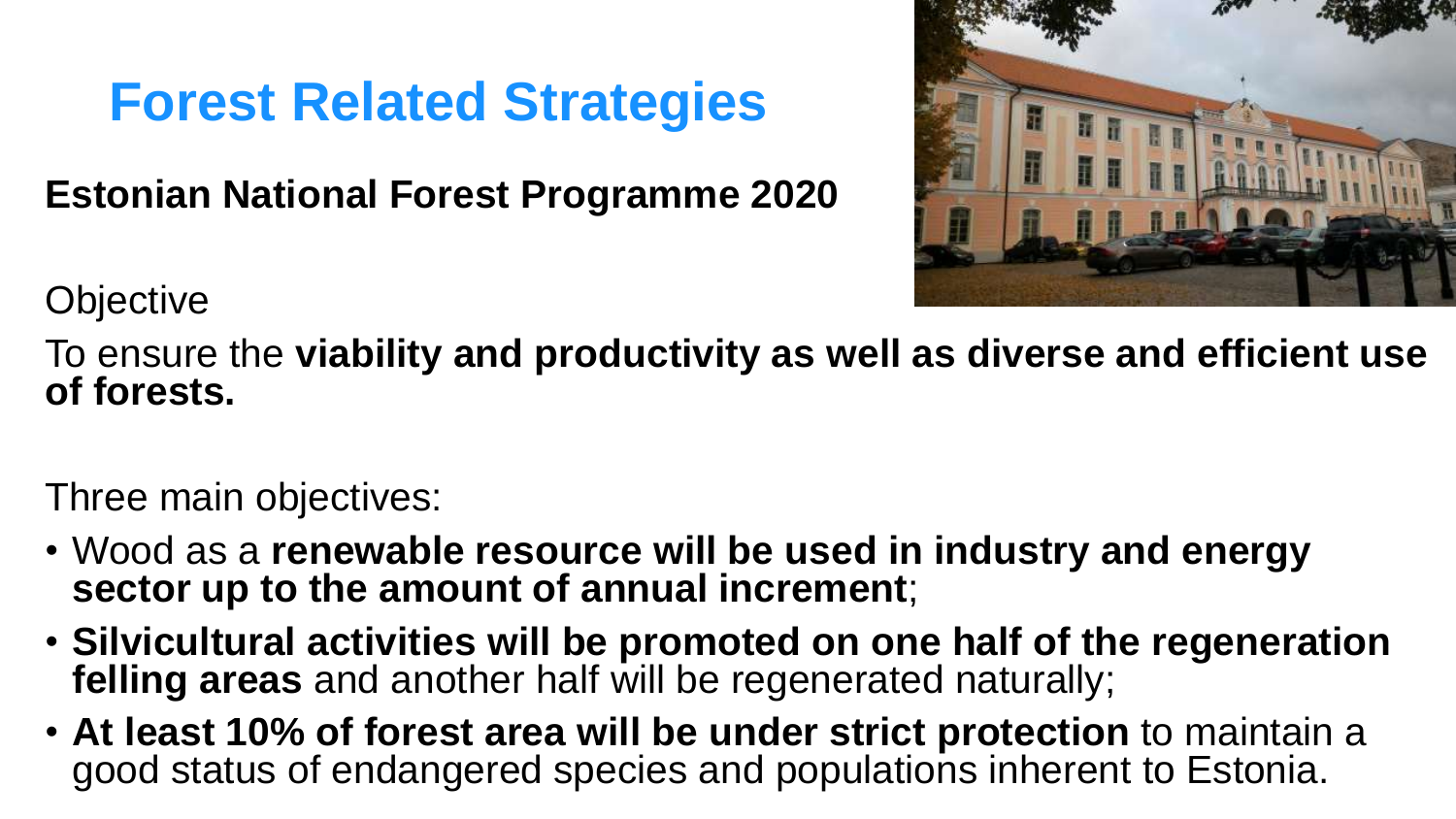## **Forest Related Research & Development** FOREST POLICY AND GOVERNANCE

Reseach of impacts and synergies (interrelations) of forest related policies and sustainable forest management

### MAINTENANCE OF FOREST HEALTH AND VITALITY

**Monitoring and related studies on climate change driven damages and** invasive pathogens/species at stand level and related to forest reproduction material

#### MAINTENANCE AND ENCOURAGEMENT OF PRODUCTIVE FUNCTIONS OF FORESTS

Based on natural processes (local conditions) fine-tuning sylvicultural\* systems (seed tree, shelterwood, selection)

#### to promote **viability and productivity of forest ecosystems** (incl. carbon sequestration and carbon balance)

\**Silviculture is the art and science of controlling the establishment, growth, composition, and quality of forest vegetation for the full range of forest resource objectives.*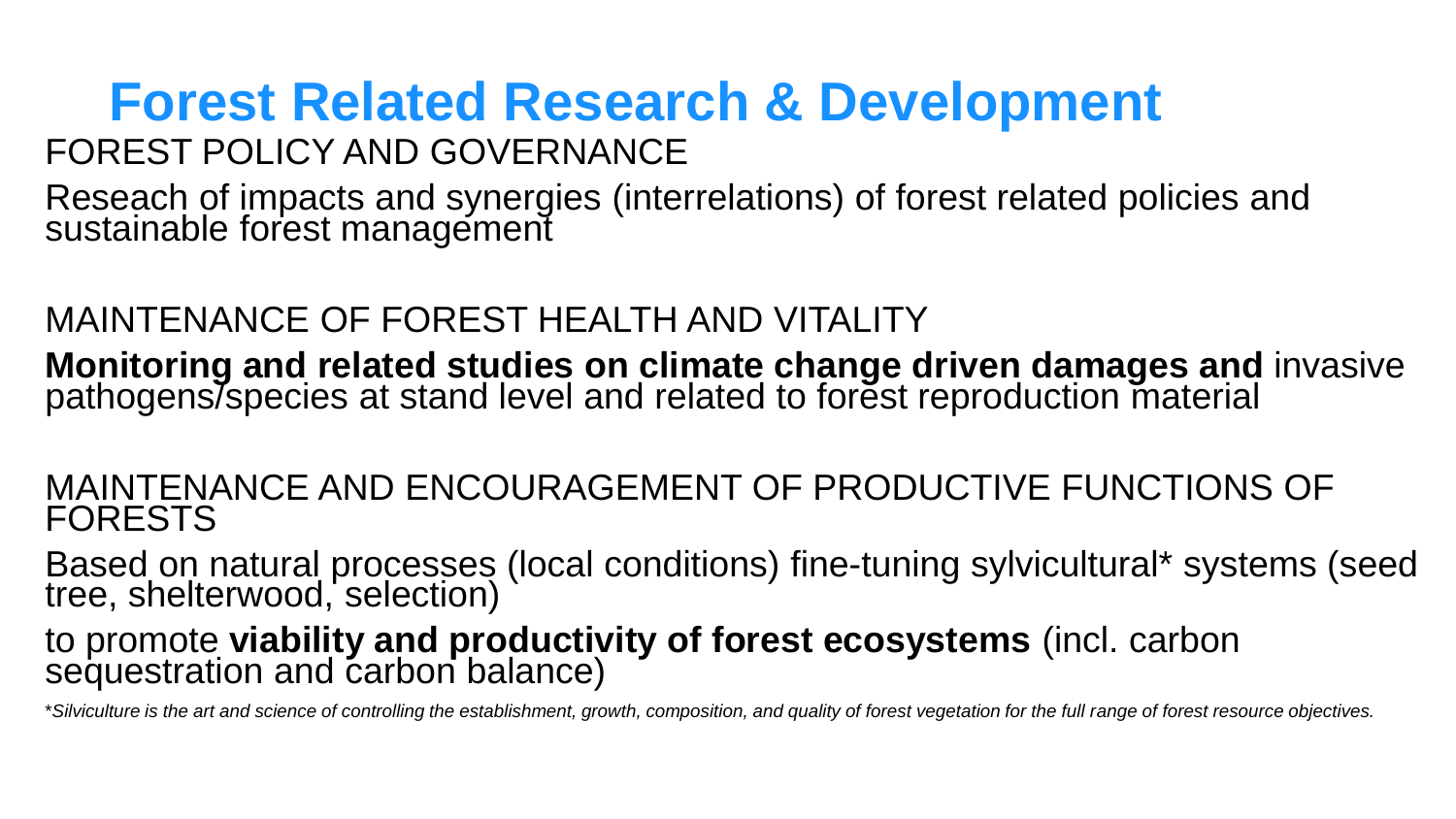## **Forest Related Research & Development**

MAINTENANCE, CONSERVATION AND APPROPRIATE ENHANCEMENT OF BIOLOGICAL DIVERSITY IN FOREST **ECOSYSTEMS** 

Monitoring and related studies concerning forest management, nature protection and the influence to the biodiversity, proposals for further improvement of management and protection measures

MAINTENANCE OF OTHER SOCIO-ECONOMIC FUNCTIONS AND CONDITIONS

The **growing demand** for **raw material** for existing and new products (e.g., green chemicals or textile fibres) and for **renewable energy**  research on use of wood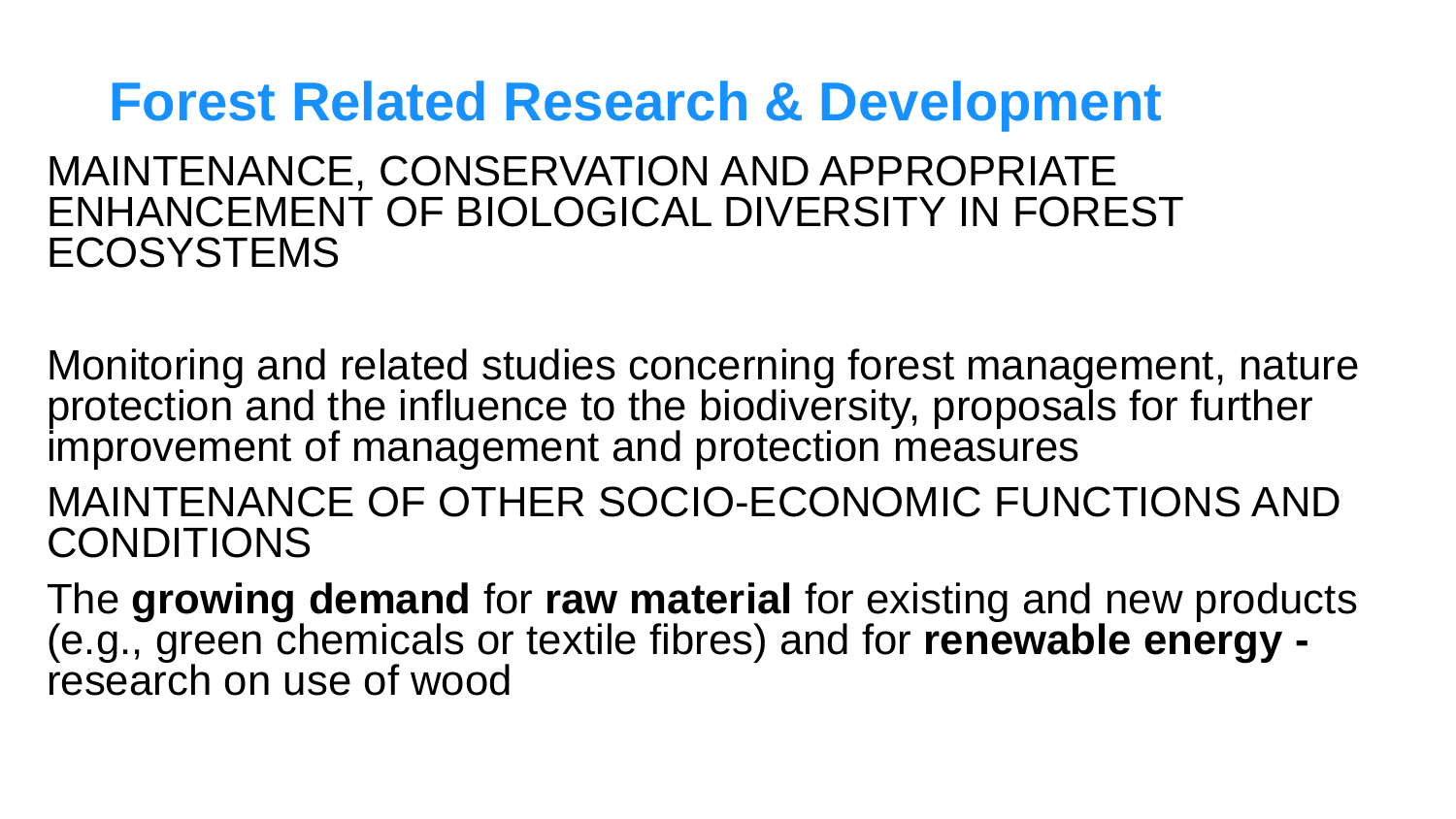## **Forest-based Sector Technology Platform (FTP)**

FTP has brought together representatives of industry, research and education and policy makers

### **National Support Group (NSG) of Estonia has prepared/adopted National Research Strategy for forest– based sector.**

Strategic Objectives:

- Development of innovative products, taking into account the changing needs of markets and customers;
- Increase the availability and use of forest biomass;
- SFM for different purposes;
- Increase the societal role of the forest sector.

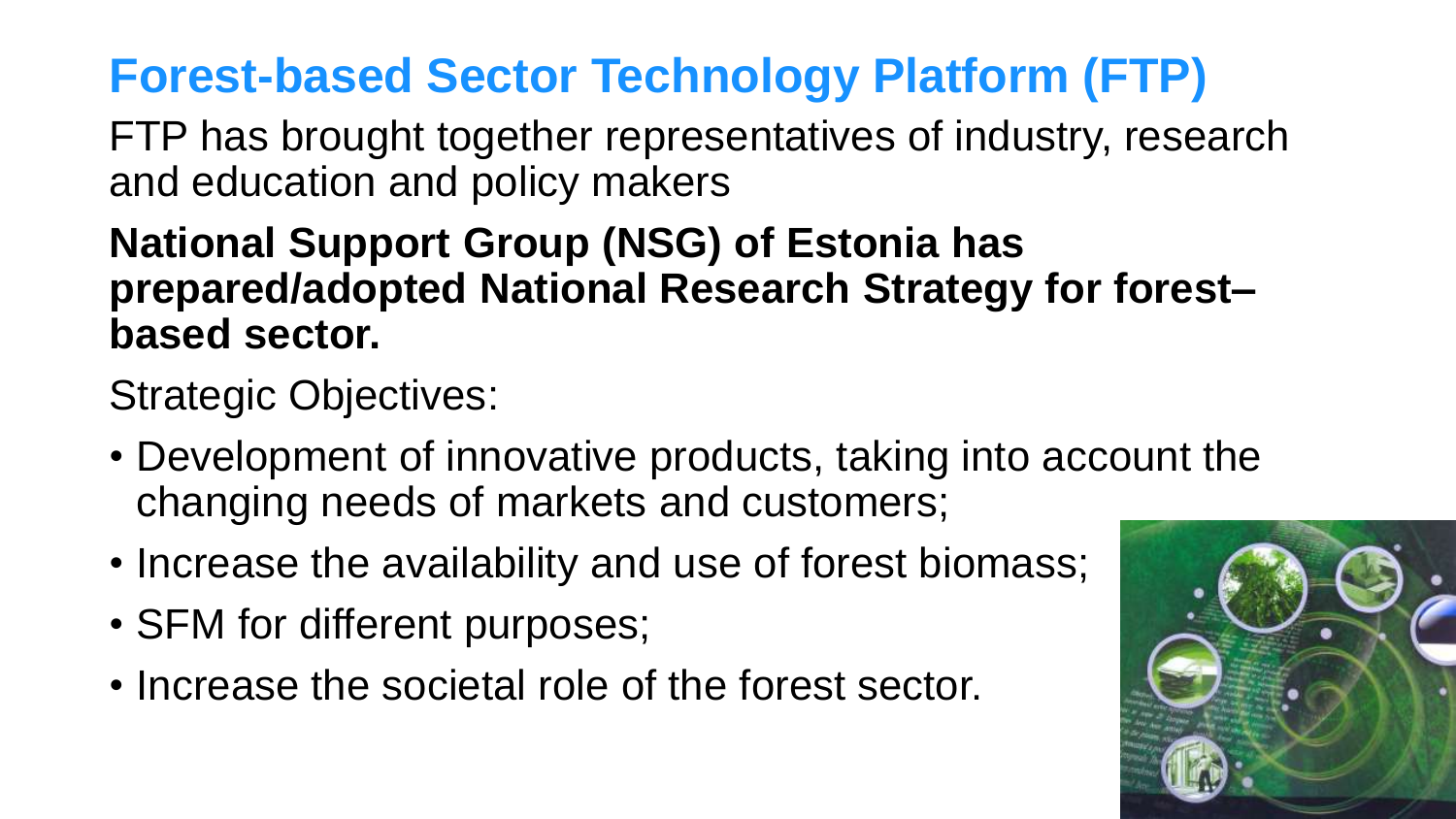## **EU and national R&D funding**

- Horizon 2020
- Environmental Investment Centre foundation (Keskkonnainvesteeringute Keskus, KIK)
- State Forest Management Centre (Riigimetsa Majandamise Keskus, RMK)
- $\cdot$  LIFE  $+$
- Collaborative Research Projects

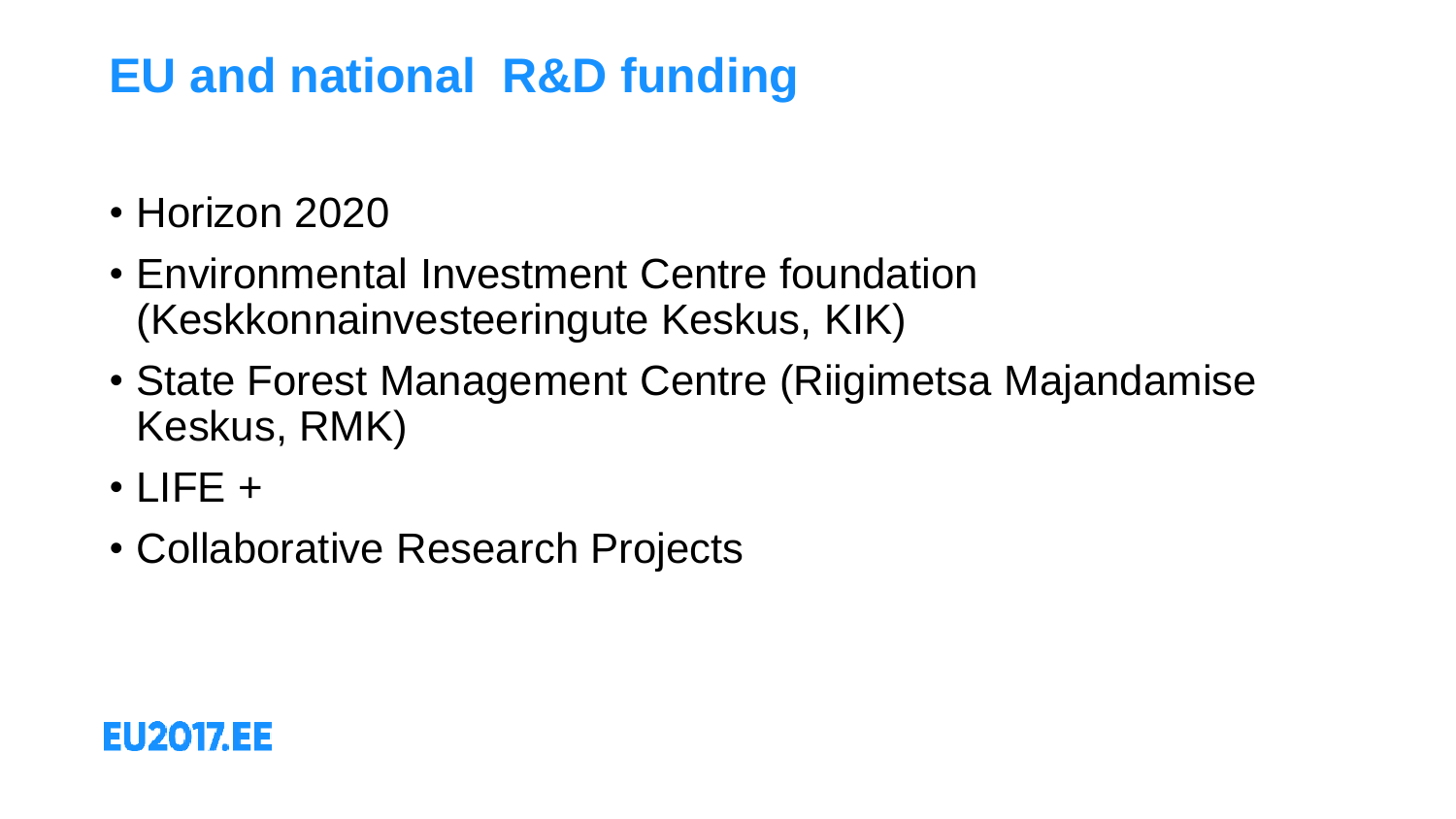# **Thank you!**

**Rauno Reinberg**

Senior Officer | Forest Department

+372 6262 933 | +372 5635 8942 | [rauno.reinberg@envir.ee](mailto:rauno.reinberg@envir.ee) |<http://www.envir.ee/> Ministry of the Environment of Estonia | Narva mnt 7a, 15172 Tallinn, Eesti



### **EU2017.EE**